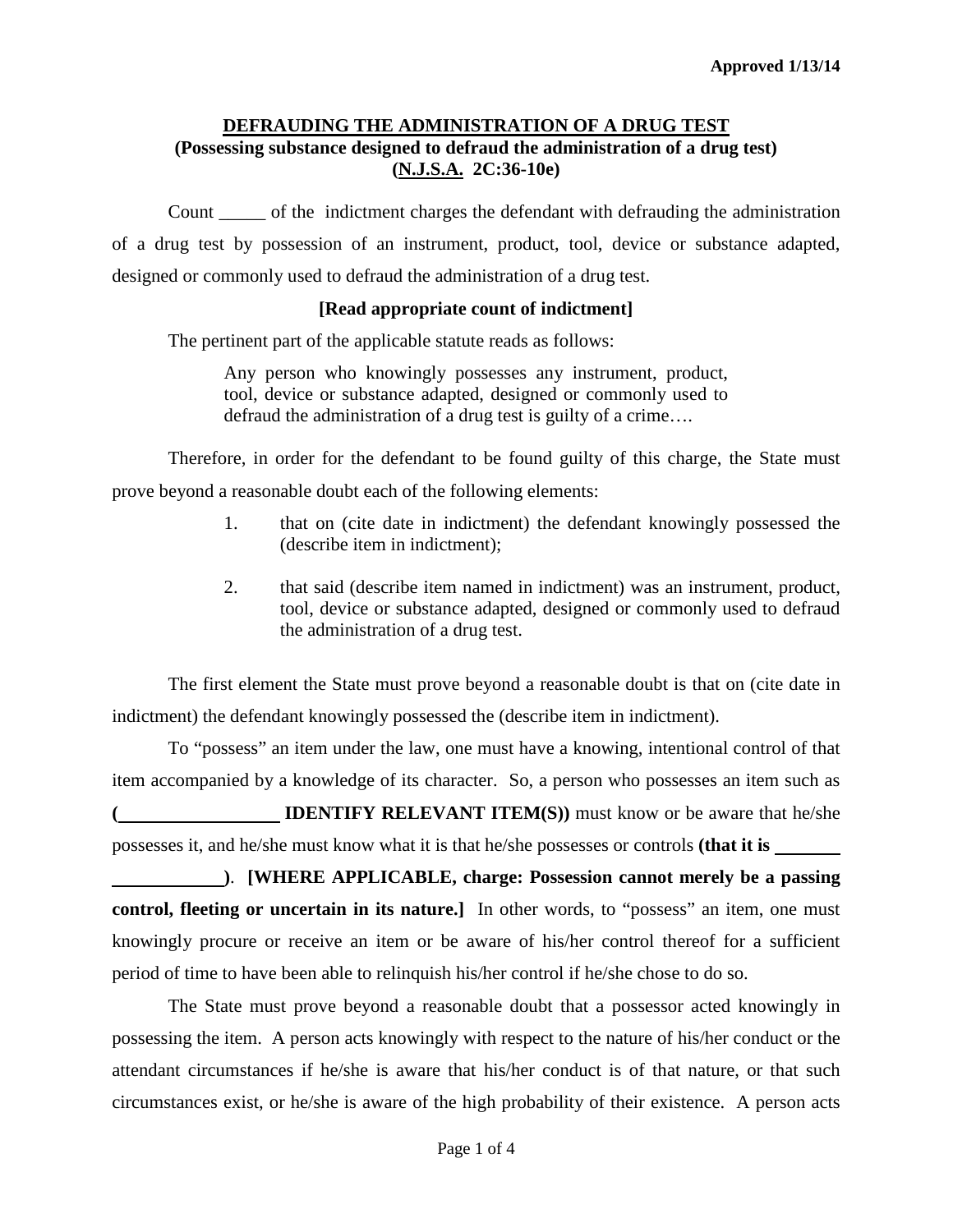#### **DEFRAUDING THE ADMINISTRATION OF A DRUG TEST (N.J.S.A. 2C:36-10e)**

knowingly as to a result of his/her conduct if he/she is aware that it is practically certain that conduct will cause such a result. Knowing, with knowledge, or equivalent terms have the same meaning.

Knowledge is a condition of the mind. It cannot be seen. It can only be determined by inferences from conduct, words or acts. Therefore, it is not necessary for the State to produce witnesses to testify that a particular defendant stated, for example, that he/she acted with knowledge when he/she had control over a particular thing. It is within your power to find that proof of knowledge has been furnished beyond a reasonable doubt by inference which may arise from the nature of the acts and the surrounding circumstances.

A person may possess (an item) even though it was not physically on his/her person at the time of the arrest, if he/she had in fact, at some time prior to his/her arrest, had control over it.

Possession means a conscious, knowing possession, either actual or constructive.

# **[CHARGE THOSE FOLLOWING PARAGRAPHS AS APPLY TO YOUR CASE]**

## **ACTUAL POSSESSION**

A person is in actual possession of an item when he/she first, knows what it is: that is, he/she has knowledge of its character, and second, knowingly has it on his/her person at a given time.

## **CONSTRUCTIVE POSSESSION**

Possession may be constructive instead of actual. As I just stated, a person who, with knowledge of its character, knowingly has direct physical control over an item at a given time is in actual possession of it.

Constructive possession means possession in which the possessor does not physically have the item on his or her person but is aware that the item is present and is able to and has the intention to exercise control over it. So, someone who has knowledge of the character of an item and knowingly has both the power and the intention at a given time to exercise control over it, either directly or through another person or persons, is then in constructive possession of that item.

## <span id="page-1-0"></span>**JOINT POSSESSION**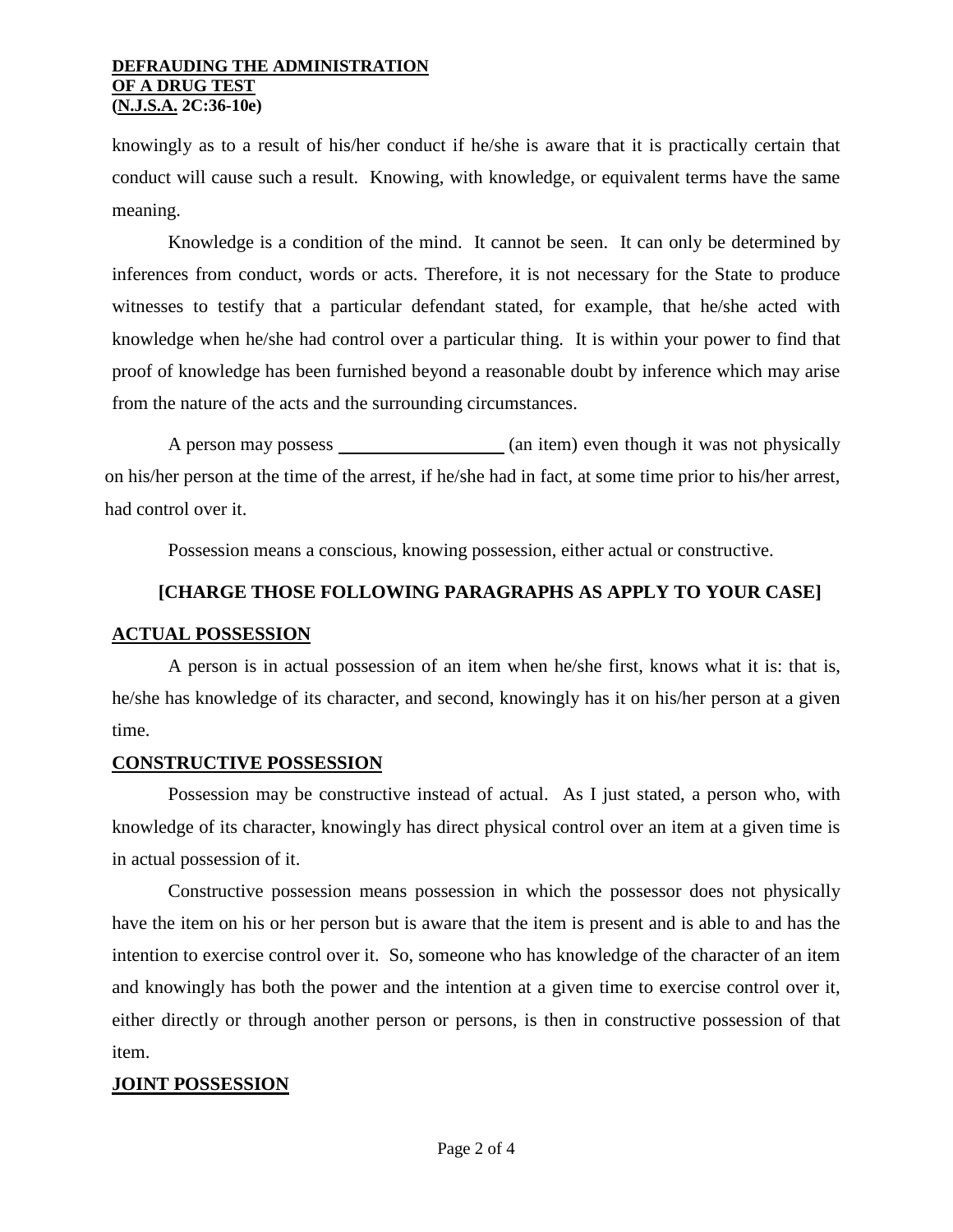#### **DEFRAUDING THE ADMINISTRATION OF A DRUG TEST (N.J.S.A. 2C:36-10e)**

Possession may be sole or joint. If one person alone has actual or constructive possession of an item, possession is sole. If two or more persons share actual or constructive knowing possession of an item, possession is joint.

The State must prove beyond a reasonable doubt that defendant acted knowingly in possessing any instrument, product, tool, device or substance adapted, designed or commonly used to defraud the administration of a drug test.

The second element the State must prove beyond a reasonable doubt is that said (describe item named in indictment) was an instrument, product, tool, device or substance adapted, designed or commonly used to defraud the administration of a drug test.

You must rely on the evidence presented to you with respect to the (name item referred to in indictment) to determine whether or not such item was any instrument, product, tool, device or substance adapted, designed or commonly used to defraud the administration of a drug test.

"To defraud the administration of a drug test"<sup>[1](#page-1-0)</sup> means to submit a substance that purports to be from a person other than its actual source, or purports to have been excreted or collected at a time other than when it was actually excreted or collected, or to otherwise engage in conduct intended to produce a false or misleading outcome of a test for the presence of a chemical, drug, or controlled dangerous substance, or a metabolite of a drug or controlled dangerous substance, in the human body. It shall specifically include, but shall not be limited to, the furnishing of urine with the purpose that the urine be submitted for urinalysis as a true specimen of a person. In other words, the defendant submitted a substance other than the sample he/she was obligated to produce.

A person acts "with purpose" with respect to the nature of his/her conduct or a result thereof if it is his/her conscious object to engage in conduct of that nature or to cause such a result. A person acts "with purpose" with respect to attendant circumstances if he/she is aware of the existence of such circumstances as he/she believes or hopes they exist.

Like knowledge, purpose is a condition of the mind which cannot be seen and can only be determined by inferences from conduct, words or acts. It is not necessary for the State to produce a witness or witnesses who could testify that the defendant stated for example: "I possessed the (name item referred to in indictment) for the purpose of defrauding the administration of a drug test." It is within the power of the jury to find that proof of purpose and

See N.J.S.A. 2C:36-10a.